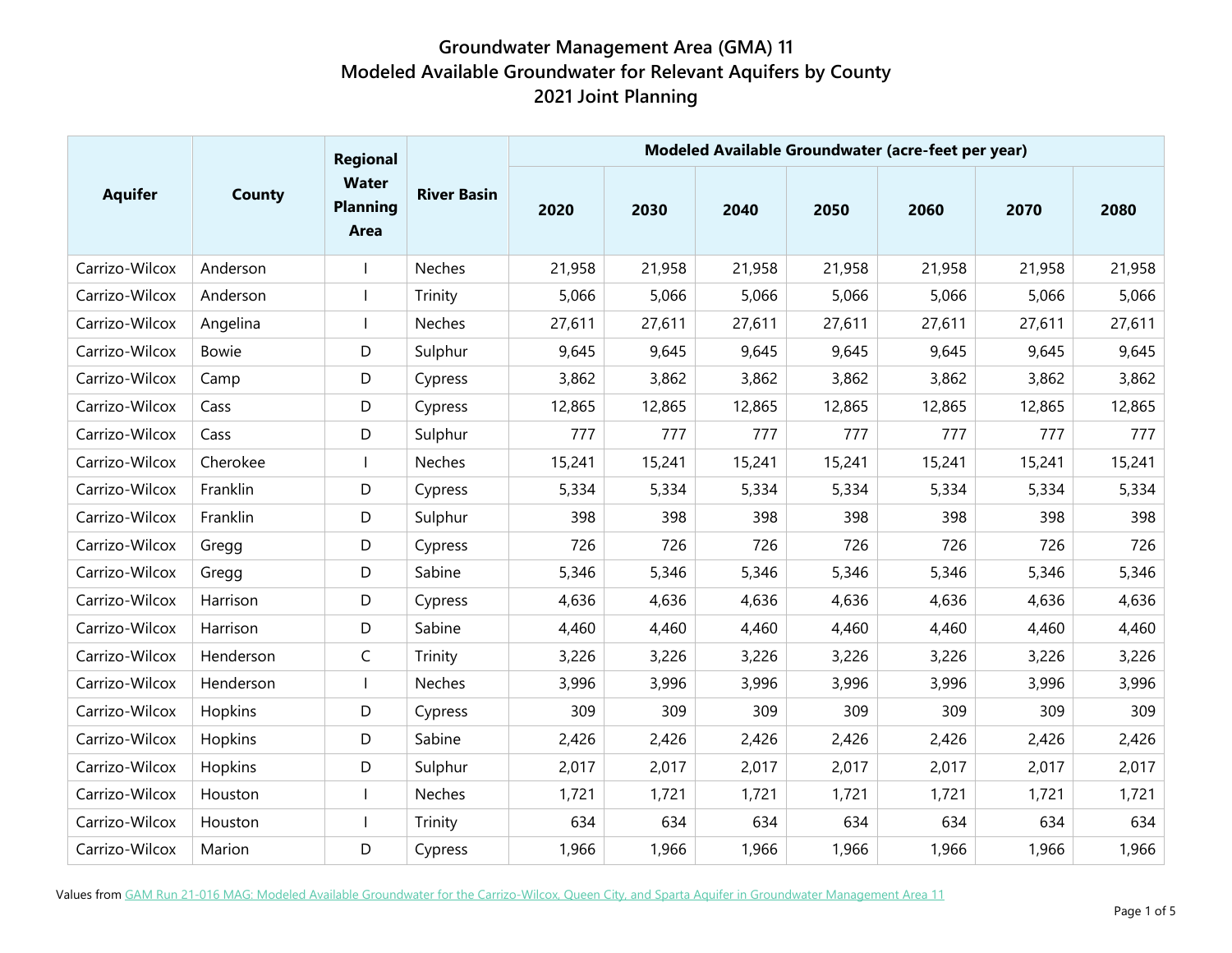|                | <b>County</b> | <b>Regional</b><br><b>Water</b><br><b>Planning</b><br>Area | <b>River Basin</b> | Modeled Available Groundwater (acre-feet per year) |        |        |                  |        |              |             |  |  |
|----------------|---------------|------------------------------------------------------------|--------------------|----------------------------------------------------|--------|--------|------------------|--------|--------------|-------------|--|--|
| <b>Aquifer</b> |               |                                                            |                    | 2020                                               | 2030   | 2040   | 2050             | 2060   | 2070         | 2080        |  |  |
| Carrizo-Wilcox | Morris        | D                                                          | Cypress            | 2,156                                              | 2,156  | 2,156  | 2,156            | 2,156  | 2,156        | 2,156       |  |  |
| Carrizo-Wilcox | Morris        | D                                                          | Sulphur            | 415                                                | 415    | 415    | 415              | 415    | 415          | 415         |  |  |
| Carrizo-Wilcox | Nacogdoches   |                                                            | Neches             | 20,859                                             | 20,859 | 20,859 | 20,859           | 20,859 | 20,859       | 20,859      |  |  |
| Carrizo-Wilcox | Panola        |                                                            | Cypress            | 0                                                  | 0      | 0      | $\boldsymbol{0}$ | 0      | 0            | $\mathbf 0$ |  |  |
| Carrizo-Wilcox | Panola        |                                                            | Sabine             | 4,999                                              | 4,999  | 4,999  | 4,999            | 4,999  | 4,999        | 4,999       |  |  |
| Carrizo-Wilcox | Rains         | D                                                          | Sabine             | 1,411                                              | 1,411  | 1,411  | 1,411            | 1,411  | 1,411        | 1,411       |  |  |
| Carrizo-Wilcox | Rusk          |                                                            | Neches             | 7,111                                              | 7,111  | 7,111  | 7,111            | 7,111  | 7,111        | 7,111       |  |  |
| Carrizo-Wilcox | Rusk          |                                                            | Sabine             | 6,907                                              | 6,907  | 6,907  | 6,907            | 6,907  | 6,907        | 6,907       |  |  |
| Carrizo-Wilcox | Sabine        |                                                            | Neches             | 356                                                | 356    | 356    | 356              | 356    | 356          | 356         |  |  |
| Carrizo-Wilcox | Sabine        |                                                            | Sabine             | 1,032                                              | 1,032  | 1,032  | 1,032            | 1,032  | 1,032        | 1,032       |  |  |
| Carrizo-Wilcox | San Augustine |                                                            | Neches             | 303                                                | 303    | 303    | 303              | 303    | 303          | 303         |  |  |
| Carrizo-Wilcox | San Augustine |                                                            | Sabine             | 284                                                | 284    | 284    | 284              | 284    | 284          | 284         |  |  |
| Carrizo-Wilcox | Shelby        |                                                            | Neches             | 2,621                                              | 2,621  | 2,621  | 2,621            | 2,621  | 2,621        | 2,621       |  |  |
| Carrizo-Wilcox | Shelby        |                                                            | Sabine             | 3,698                                              | 3,698  | 3,698  | 3,698            | 3,698  | 3,698        | 3,698       |  |  |
| Carrizo-Wilcox | Smith         | D                                                          | Sabine             | 7,939                                              | 7,939  | 7,939  | 7,939            | 7,939  | 7,939        | 7,939       |  |  |
| Carrizo-Wilcox | Smith         |                                                            | Neches             | 17,607                                             | 17,607 | 17,607 | 17,607           | 17,607 | 17,607       | 17,607      |  |  |
| Carrizo-Wilcox | Titus         | D                                                          | Cypress            | 5,594                                              | 5,594  | 5,594  | 5,594            | 5,594  | 5,594        | 5,594       |  |  |
| Carrizo-Wilcox | Titus         | D                                                          | Sulphur            | 1,942                                              | 1,942  | 1,942  | 1,942            | 1,942  | 1,942        | 1,942       |  |  |
| Carrizo-Wilcox | Trinity       | H                                                          | Trinity            |                                                    | 1      | 1      | $\mathbf{1}$     |        | $\mathbf{1}$ |             |  |  |
| Carrizo-Wilcox | Trinity       |                                                            | Neches             | 266                                                | 266    | 266    | 266              | 266    | 266          | 266         |  |  |
| Carrizo-Wilcox | Upshur        | D                                                          | Cypress            | 5,107                                              | 5,107  | 5,107  | 5,107            | 5,107  | 5,107        | 5,107       |  |  |
| Carrizo-Wilcox | Upshur        | D                                                          | Sabine             | 1,550                                              | 1,550  | 1,550  | 1,550            | 1,550  | 1,550        | 1,550       |  |  |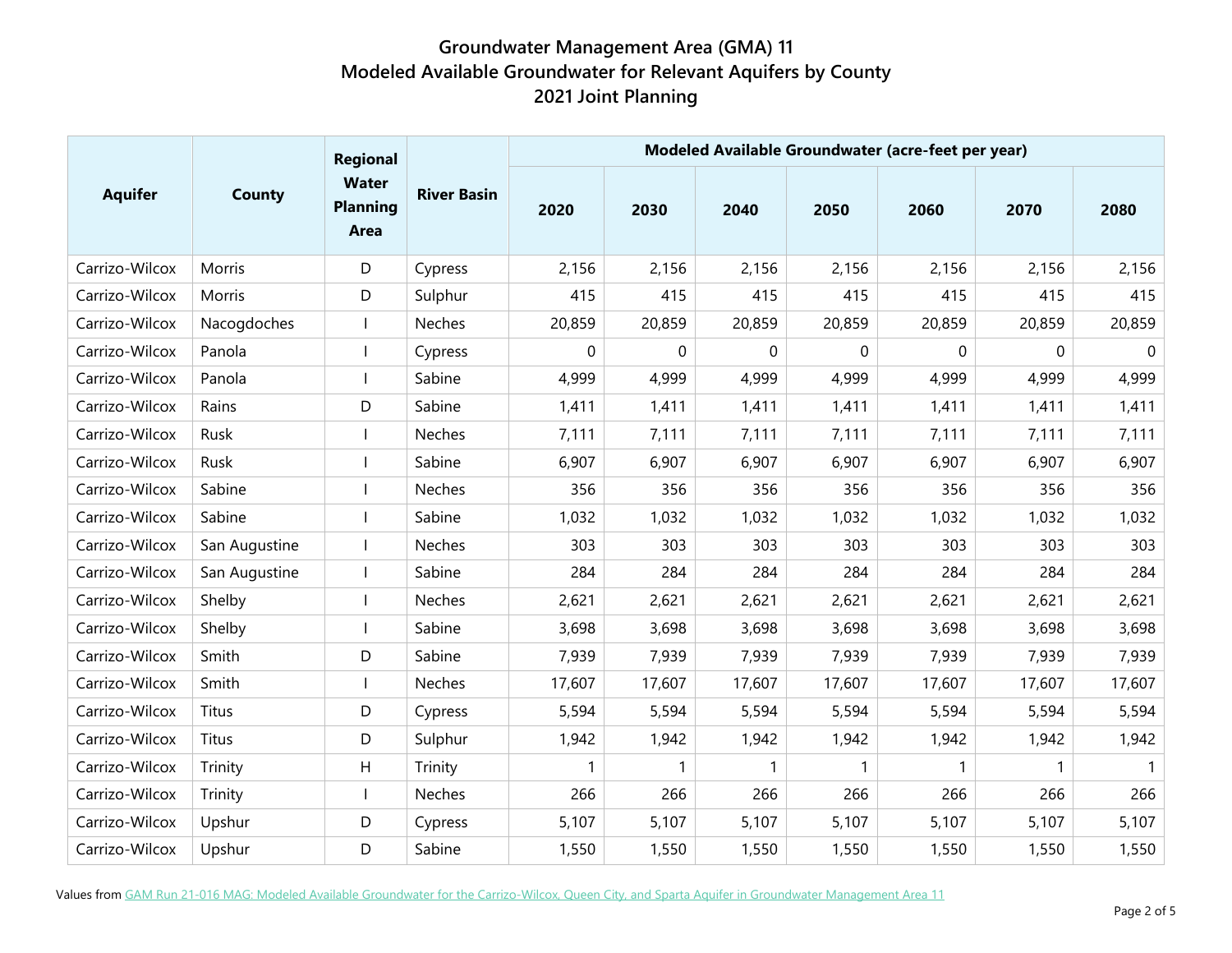|                | <b>County</b> | Regional<br><b>Water</b><br><b>Planning</b><br>Area | <b>River Basin</b> | Modeled Available Groundwater (acre-feet per year) |        |        |        |        |        |        |  |  |
|----------------|---------------|-----------------------------------------------------|--------------------|----------------------------------------------------|--------|--------|--------|--------|--------|--------|--|--|
| <b>Aquifer</b> |               |                                                     |                    | 2020                                               | 2030   | 2040   | 2050   | 2060   | 2070   | 2080   |  |  |
| Carrizo-Wilcox | Van Zandt     | D                                                   | Neches             | 2,616                                              | 2,616  | 2,616  | 2,616  | 2,616  | 2,616  | 2,616  |  |  |
| Carrizo-Wilcox | Van Zandt     | D                                                   | Sabine             | 3,286                                              | 3,286  | 3,286  | 3,286  | 3,286  | 3,286  | 3,286  |  |  |
| Carrizo-Wilcox | Van Zandt     | D                                                   | Trinity            | 1,030                                              | 1,030  | 1,030  | 1,030  | 1,030  | 1,030  | 1,030  |  |  |
| Carrizo-Wilcox | Wood          | D                                                   | Cypress            | 925                                                | 925    | 925    | 925    | 925    | 925    | 925    |  |  |
| Carrizo-Wilcox | Wood          | D                                                   | Sabine             | 16,977                                             | 16,977 | 16,977 | 16,977 | 16,977 | 16,977 | 16,977 |  |  |
| Queen City     | Anderson      | $\mathbf{I}$                                        | Neches             | 11,489                                             | 11,489 | 11,489 | 11,488 | 11,488 | 11,488 | 11,488 |  |  |
| Queen City     | Anderson      | $\mathbf{I}$                                        | Trinity            | 5,102                                              | 5,102  | 5,102  | 5,102  | 5,102  | 5,102  | 5,102  |  |  |
| Queen City     | Angelina      |                                                     | Neches             | 1,095                                              | 1,095  | 1,095  | 1,095  | 1,095  | 1,095  | 1,095  |  |  |
| Queen City     | Camp          | D                                                   | Cypress            | 1,594                                              | 1,594  | 1,594  | 1,594  | 1,594  | 1,594  | 1,594  |  |  |
| Queen City     | Cass          | D                                                   | Cypress            | 15,855                                             | 15,855 | 15,855 | 15,855 | 15,855 | 15,855 | 15,855 |  |  |
| Queen City     | Cass          | D                                                   | Sulphur            | 624                                                | 624    | 624    | 624    | 624    | 624    | 624    |  |  |
| Queen City     | Cherokee      | $\mathbf{I}$                                        | Neches             | 8,812                                              | 8,812  | 8,812  | 8,812  | 8,812  | 8,812  | 8,812  |  |  |
| Queen City     | Gregg         | D                                                   | Cypress            | 456                                                | 456    | 456    | 456    | 456    | 456    | 456    |  |  |
| Queen City     | Gregg         | D                                                   | Sabine             | 2,056                                              | 2,056  | 2,056  | 2,056  | 2,056  | 2,056  | 2,056  |  |  |
| Queen City     | Harrison      | D                                                   | Cypress            | 2,976                                              | 2,976  | 2,976  | 2,976  | 2,976  | 2,976  | 2,976  |  |  |
| Queen City     | Harrison      | D                                                   | Sabine             | 561                                                | 561    | 561    | 561    | 561    | 561    | 561    |  |  |
| Queen City     | Henderson     | C                                                   | Trinity            | 154                                                | 154    | 154    | 154    | 154    | 154    | 154    |  |  |
| Queen City     | Henderson     | $\mathbf{I}$                                        | Neches             | 10,516                                             | 10,516 | 10,516 | 10,516 | 10,516 | 10,516 | 10,516 |  |  |
| Queen City     | Houston       |                                                     | Neches             | 2,080                                              | 2,080  | 2,080  | 2,080  | 2,080  | 2,080  | 2,080  |  |  |
| Queen City     | Houston       | $\mathbf{I}$                                        | Trinity            | 216                                                | 216    | 216    | 216    | 216    | 216    | 216    |  |  |
| Queen City     | Marion        | D                                                   | Cypress            | 7,389                                              | 7,389  | 7,389  | 7,389  | 7,389  | 7,389  | 7,389  |  |  |
| Queen City     | Morris        | D                                                   | Cypress            | 3,278                                              | 3,278  | 3,278  | 3,278  | 3,278  | 3,278  | 3,278  |  |  |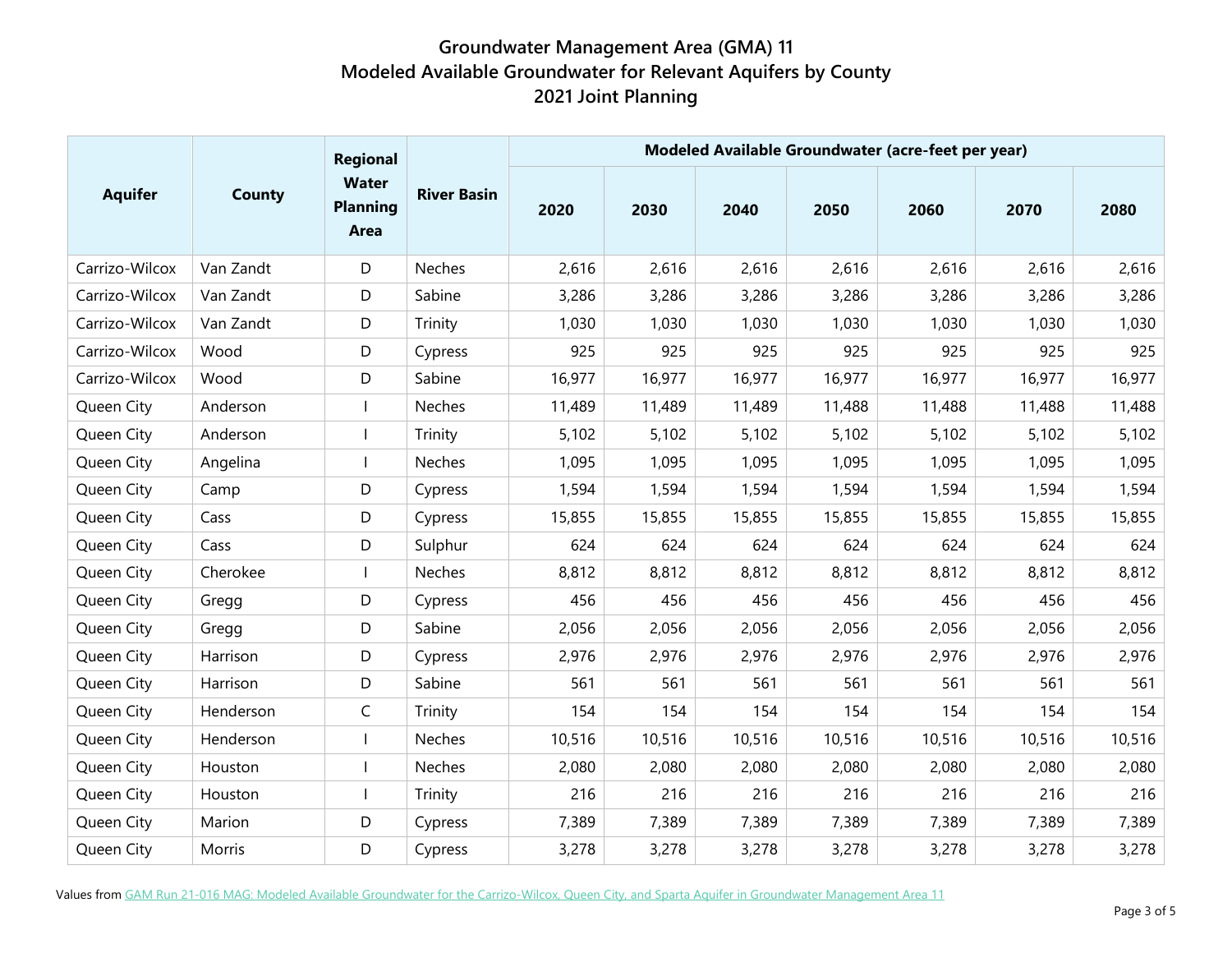|                | <b>County</b> | Regional<br><b>Water</b><br><b>Planning</b><br>Area | <b>River Basin</b> | Modeled Available Groundwater (acre-feet per year) |             |             |                  |             |             |                  |  |  |
|----------------|---------------|-----------------------------------------------------|--------------------|----------------------------------------------------|-------------|-------------|------------------|-------------|-------------|------------------|--|--|
| <b>Aquifer</b> |               |                                                     |                    | 2020                                               | 2030        | 2040        | 2050             | 2060        | 2070        | 2080             |  |  |
| Queen City     | Nacogdoches   |                                                     | Neches             | 2,946                                              | 2,946       | 2,946       | 2,946            | 2,946       | 2,946       | 2,946            |  |  |
| Queen City     | Rusk          |                                                     | Neches             | 39                                                 | 39          | 39          | 39               | 39          | 39          | 39               |  |  |
| Queen City     | Rusk          |                                                     | Sabine             | 20                                                 | 20          | 20          | 20               | 20          | 20          | 20               |  |  |
| Queen City     | Sabine        |                                                     | Neches             | $\mathbf 0$                                        | $\mathbf 0$ | 0           | $\boldsymbol{0}$ | $\mathbf 0$ | 0           | $\mathbf 0$      |  |  |
| Queen City     | Sabine        |                                                     | Sabine             | 0                                                  | $\mathbf 0$ | 0           | $\boldsymbol{0}$ | $\mathbf 0$ | 0           | $\pmb{0}$        |  |  |
| Queen City     | San Augustine | $\mathbf{I}$                                        | Neches             | 0                                                  | 0           | 0           | $\boldsymbol{0}$ | 0           | 0           | $\boldsymbol{0}$ |  |  |
| Queen City     | Shelby        | $\overline{\phantom{a}}$                            | Sabine             | $\mathbf 0$                                        | 0           | 0           | 0                | 0           | 0           | $\mathbf 0$      |  |  |
| Queen City     | Smith         | D                                                   | Sabine             | 12,457                                             | 12,457      | 12,457      | 12,457           | 12,457      | 12,457      | 12,457           |  |  |
| Queen City     | Smith         |                                                     | Neches             | 20,121                                             | 20,121      | 20,121      | 20,121           | 20,121      | 20,121      | 20,121           |  |  |
| Queen City     | Titus         | D                                                   | Cypress            | $\Omega$                                           | $\Omega$    | 0           | 0                | $\mathbf 0$ | $\mathbf 0$ | $\Omega$         |  |  |
| Queen City     | Trinity       | H                                                   | Trinity            | $\mathbf 0$                                        | $\mathbf 0$ | 0           | $\mathbf 0$      | 0           | 0           | $\mathbf 0$      |  |  |
| Queen City     | Trinity       | $\mathbf{I}$                                        | Neches             | 0                                                  | 0           | 0           | 0                | 0           | 0           | $\mathbf 0$      |  |  |
| Queen City     | Upshur        | D                                                   | Cypress            | 6,216                                              | 6,215       | 6,215       | 6,215            | 6,215       | 6,215       | 6,215            |  |  |
| Queen City     | Upshur        | D                                                   | Sabine             | 5,949                                              | 5,949       | 5,949       | 5,949            | 5,949       | 5,949       | 5,949            |  |  |
| Queen City     | Van Zandt     | D                                                   | Neches             | 2,343                                              | 2,343       | 2,343       | 2,343            | 2,343       | 2,343       | 2,343            |  |  |
| Queen City     | Wood          | D                                                   | Cypress            | 779                                                | 779         | 779         | 779              | 779         | 779         | 779              |  |  |
| Queen City     | Wood          | D                                                   | Sabine             | 5,731                                              | 5,731       | 5,731       | 5,731            | 5,731       | 5,731       | 5,731            |  |  |
| Sparta         | Anderson      | $\mathbf{I}$                                        | Neches             | 109                                                | 109         | 109         | 109              | 109         | 109         | 109              |  |  |
| Sparta         | Anderson      |                                                     | Trinity            | 198                                                | 198         | 198         | 198              | 198         | 198         | 198              |  |  |
| Sparta         | Angelina      | $\mathbf{I}$                                        | Neches             | 390                                                | 390         | 390         | 390              | 390         | 390         | 390              |  |  |
| Sparta         | Cass          | D                                                   | Cypress            | $\mathbf 0$                                        | $\mathbf 0$ | $\mathbf 0$ | 0                | $\mathbf 0$ | $\mathbf 0$ | $\mathbf 0$      |  |  |
| Sparta         | Cherokee      |                                                     | Neches             | 352                                                | 352         | 352         | 352              | 352         | 352         | 352              |  |  |